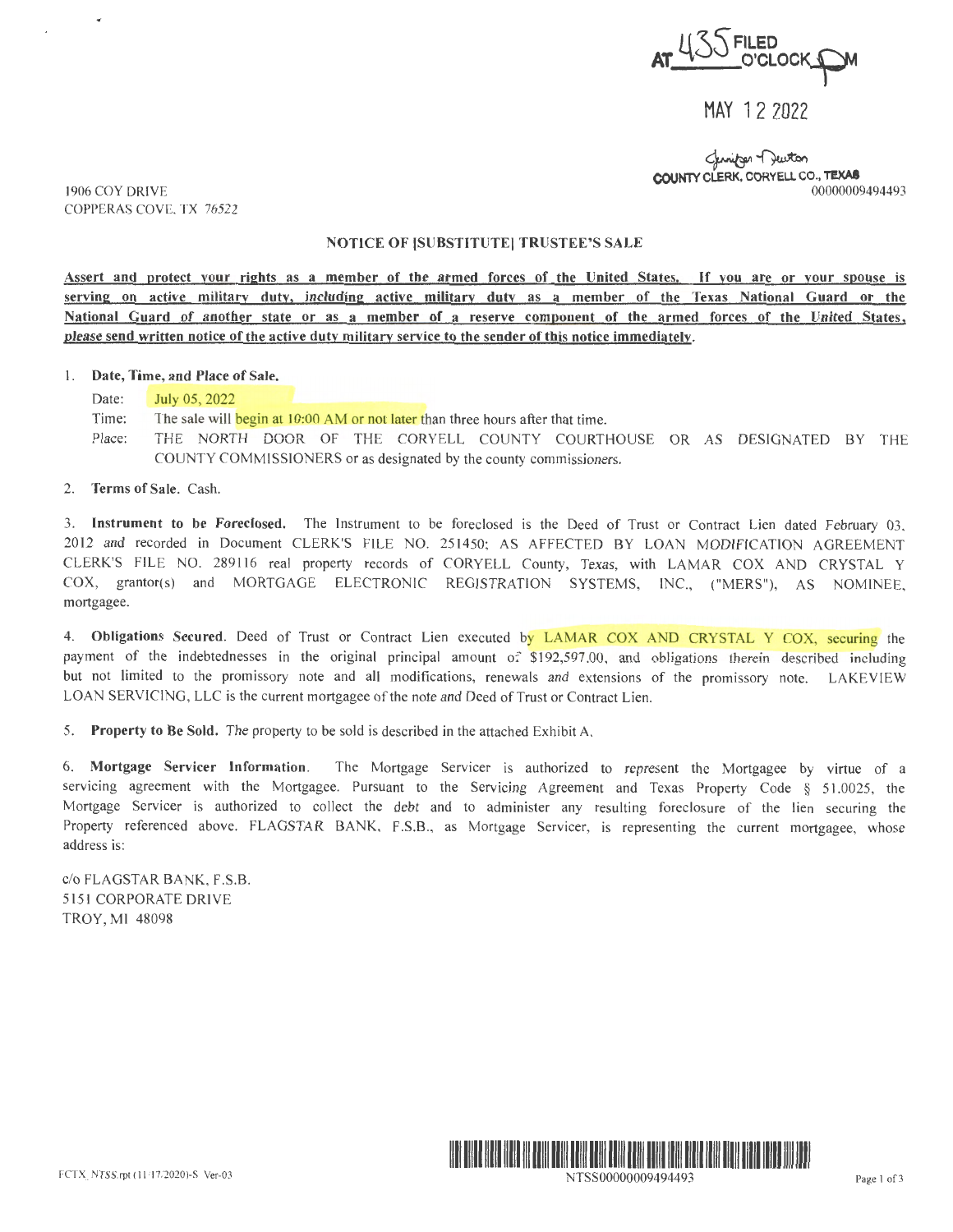$\bullet$ 

**THIS INSTRUMENT APPOINTS THE SUBSTITUTE TRUSTEE(S) IDENTIFIED TO SELL THE PROPERTY DESCRIBED IN THE SECURITY INSTRUMENT IDENTIFIED IN THIS NOTICE OF SALE THE PERSON**  SIGNING THIS NOTICE IS THE ATTORNEY OR AUTHORIZED AGENT OF THE MORTGAGEE OR **MORTGAGE SERVICER.** 

The undersigned as attorney for the mortgagee or mortgage servicer does herby remove the original trustee and all successor substitute trustees and appoints in their steed KRISTOPHER HOLUB, AARTI PATEL, AMY ORTIZ, DYLAN RUIZ, VIOLET NUNEZ, BEATRIZ SANCHEZ, EDWARD LUBY, NANCY PARKER, ROBERTA AVERY -HAMILTON, CARY CORENBLUM, JOSHUA SANDERS, ALEENA LITTON, MATTHEW HANSEN, AUCTION.COM, THOMAS GILBRAITH, C JACON SPENCE, DONNA STOCKMAN, BRENDA WIGGS, DAVID STOCKMAN, GUY WIGGS, MICHELLE SCHWARTZ, KATHY ARRINGTON, JANET PINDER OR CECIL KESTER whose address is c/o BARRETT DAFFIN FRAPPIER TURNER & ENGEL, LLP, 4004 Belt Line Road, Suite 100, Addison, Texas 75001-4320 as Substitute Trustee, who shall hereafter exercise all powers and duties set aside to the said original trustee under the said Deed of Trust; and, further does hereby request, authorize, and instruct said Substitute Trustee to conduct and direct the execution of remedies set aside to the beneficiary therein.

 $T$  e  $\leq l$ 

Israel Saucedo

## **Certificate of Posting**

My name is \_\_\_\_\_\_\_\_\_\_\_\_\_\_\_\_\_\_ , and my address is c/o 4004 Belt Line Road, Suite 100, Addison, Texas 75001-4320. I declare under penalty of perjury that on \_\_\_\_\_\_\_\_\_\_\_\_\_\_\_\_\_\_\_\_ I filed at the office of the CORYELL County Clerk and caused to be posted at the CORYELL County courthouse this notice of sale.

Declarants Name:

Date: \_\_\_\_\_\_\_\_\_\_\_\_\_\_\_\_\_\_\_\_ \_